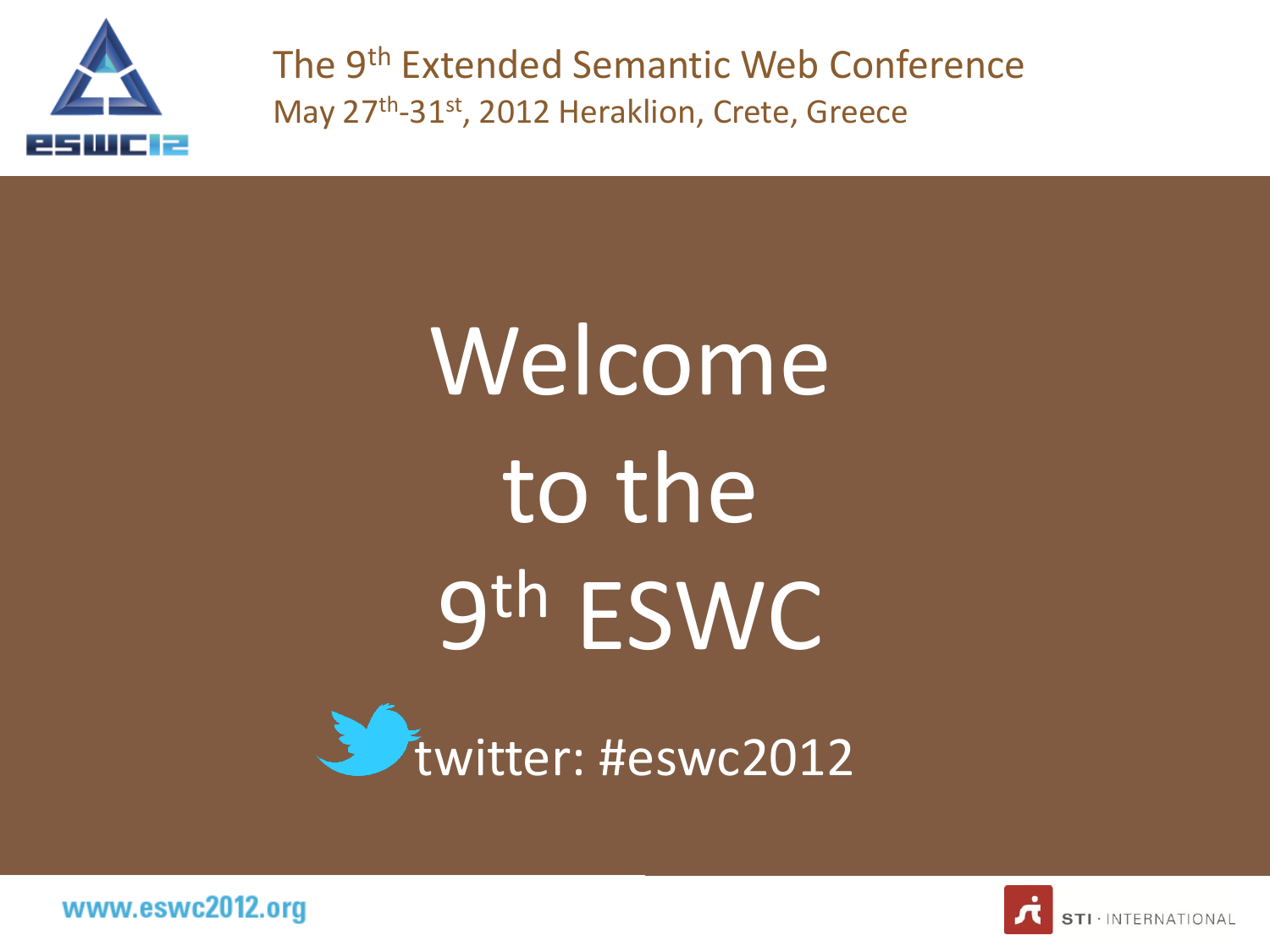



#### **Program organized along tracks**

- Research (including special tracks)
	- **Ontologies**
	- Reasoning
	- Semantic Data Management
	- Social Web and Web Science
	- Linked Data
	- Processes, Services and Cloud Computing
	- Natural Language Processing
	- Sensor and Mobile Web
	- Machine Learning
	- Digital Libraries & Cultural Heritage
	- eGovernment
- In-use track (oriented towards applications and industry adoption)

#### **Submission statistics**

- Research & special tracks
	- 176 submissions, 42 accepted (acceptance rate: 23.8%)
	- Most popular tracks: Semantic Data Management, Linked Data, **Ontologies**
- In-use/Industrial track
	- 36 submissions, 11 accepted (acceptance rate: 30%)
- Overall acceptance rate: **25%**



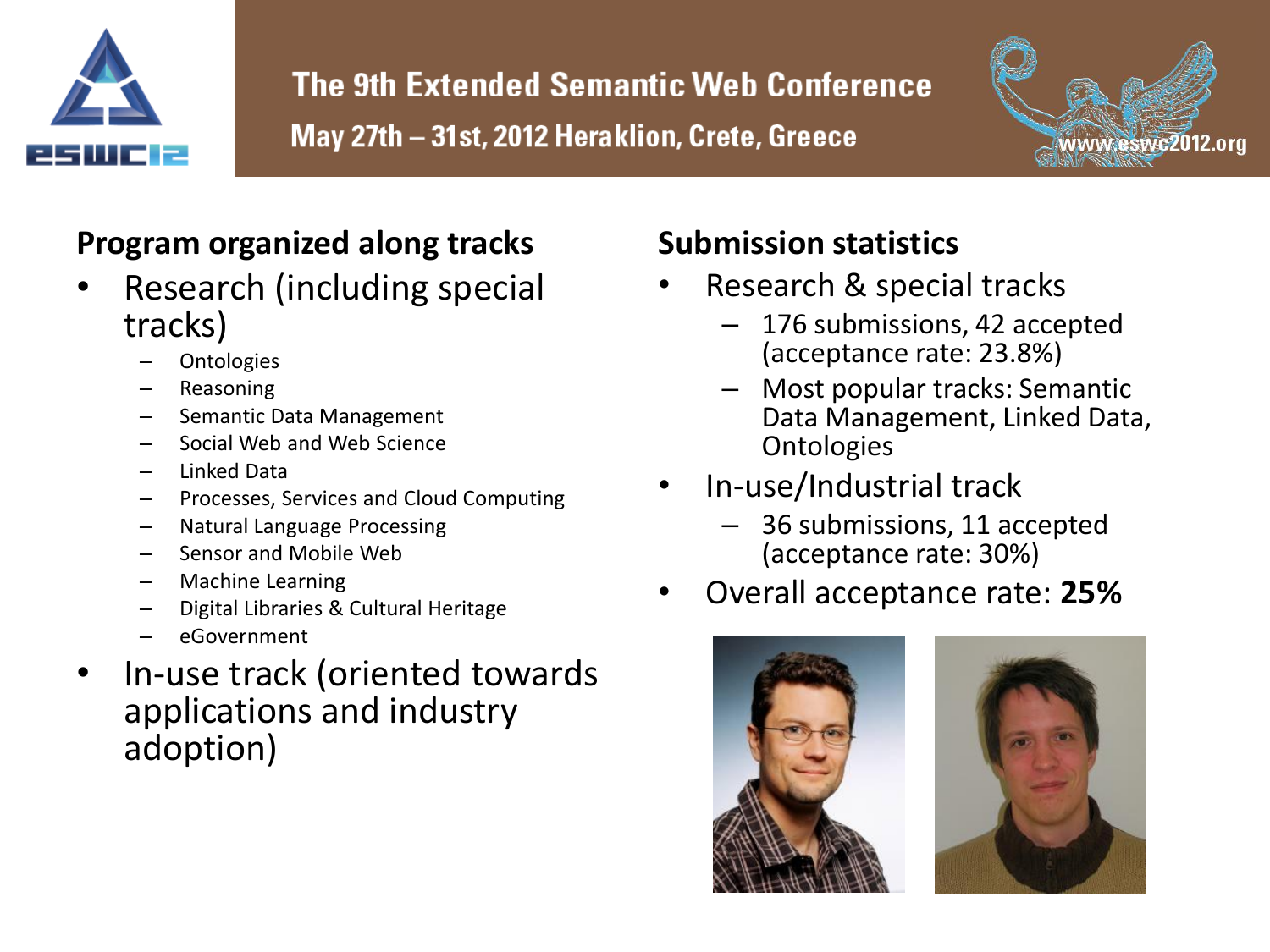



#### Looking forward to an exciting scientific program

#### Particularly, nominees for awards

# Best research paper Best in-use paper ESWC 7-years "most influential paper" award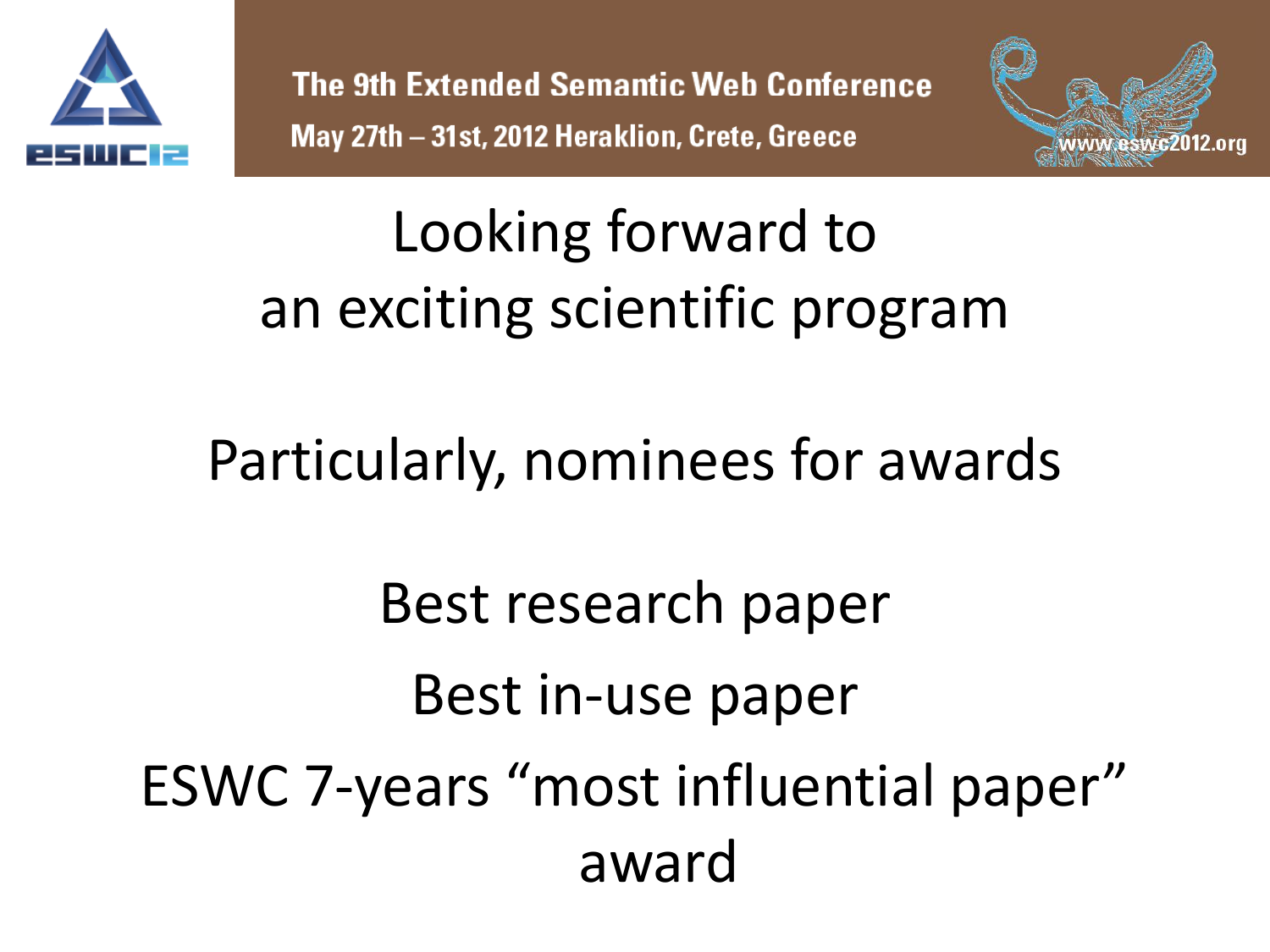



## Best research paper nominees

(ordered by submission number, i.e., no order implied)

*Milan Stankovic, Matthew Rowe and Philippe Laublet.* Finding Co-solvers on Twitter, with a Little Help from Linked Data - (Linked Data Track)

*Andriy Nikolov, Mathieu D'Aquin and Enrico Motta.* Unsupervised Learning of Data Linking Configuration - (Machine Learning Track)

*Uta Lösch, Stephan Bloehdorn and Achim Rettinger.* Graph Kernels for RDF Data - (Machine Learning Track)

*Dimitris Karampinas and Peter Triantafillou.* Crowdsourcing Taxonomies - (Social Web Track)

*Christophe Guéret, Paul Groth, Claus Stadler and Jens Lehmann.* Assessing Linked Data Mappings using Network Measures - (Linked Data Track)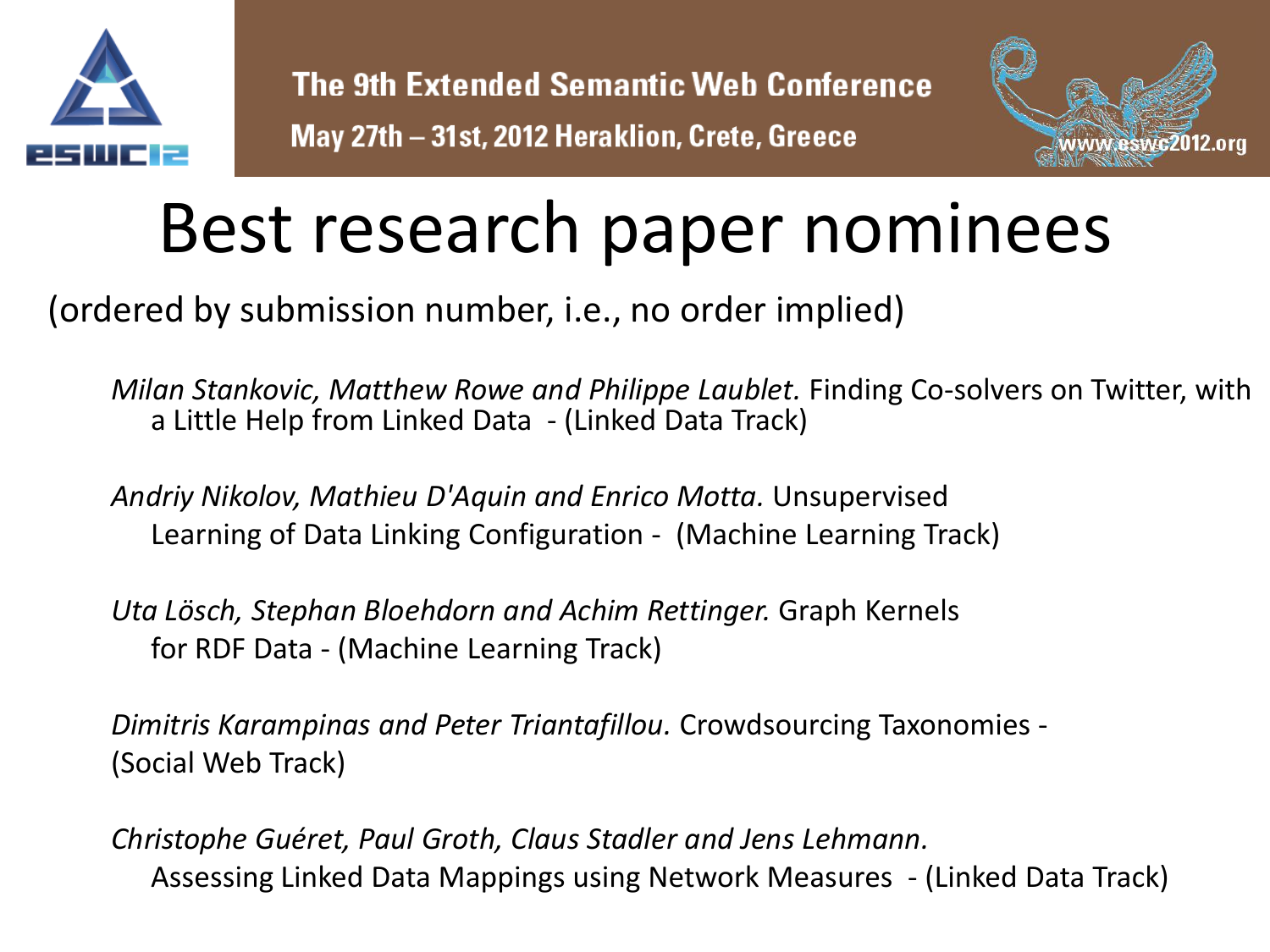



## Best in-use paper nominees

*(ordered by submission number, i.e., no ranking implied)*

*Heiko Paulheim* Generating Possible Interpretations for Statistics from Linked Open Data

*Edouard Chevalier and François-Paul Servant.* Product customization as Linked Data

*Christian Stab, Kawa Nazemi, Matthias Breyer and Dirk Burkhardt.* Semantics Visualization for Fostering Search Result Comprehension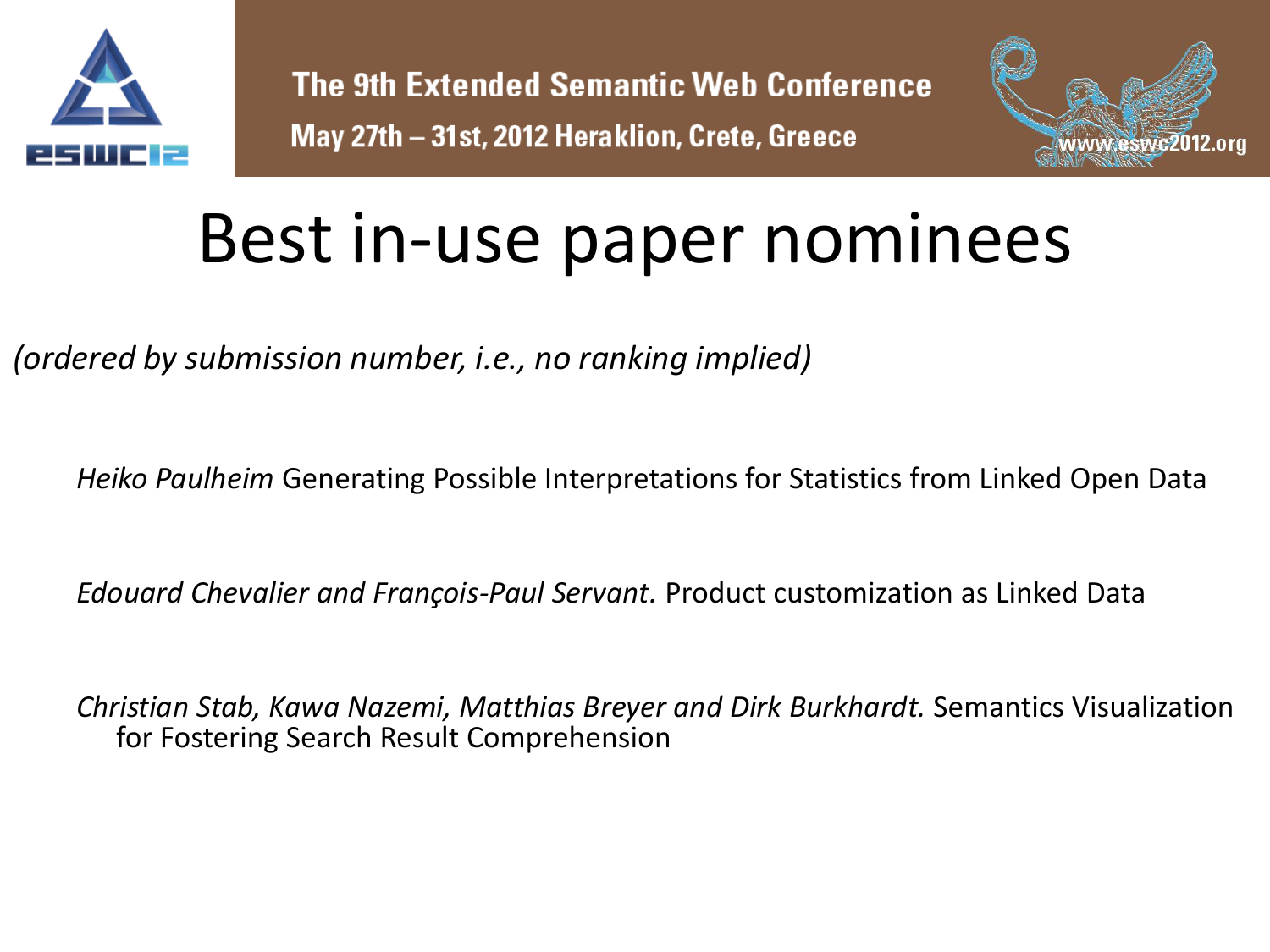



### ESWC 7-years "most influential papers"

*(top-3 most outstanding publications, based on citations, from ESWC 2005)*

*David Vallet and Miriam Fernández and Pablo Castells* .An Ontology-Based Information Retrieval

*Peter Haase and Nenad Stojanovic*. Consistent Evolution of OWL Ontologies

*John Breslin, Andreas Harth, Uldis Bojars and Stefan Decker*. Towards Semantically-Interlinked Online Communities

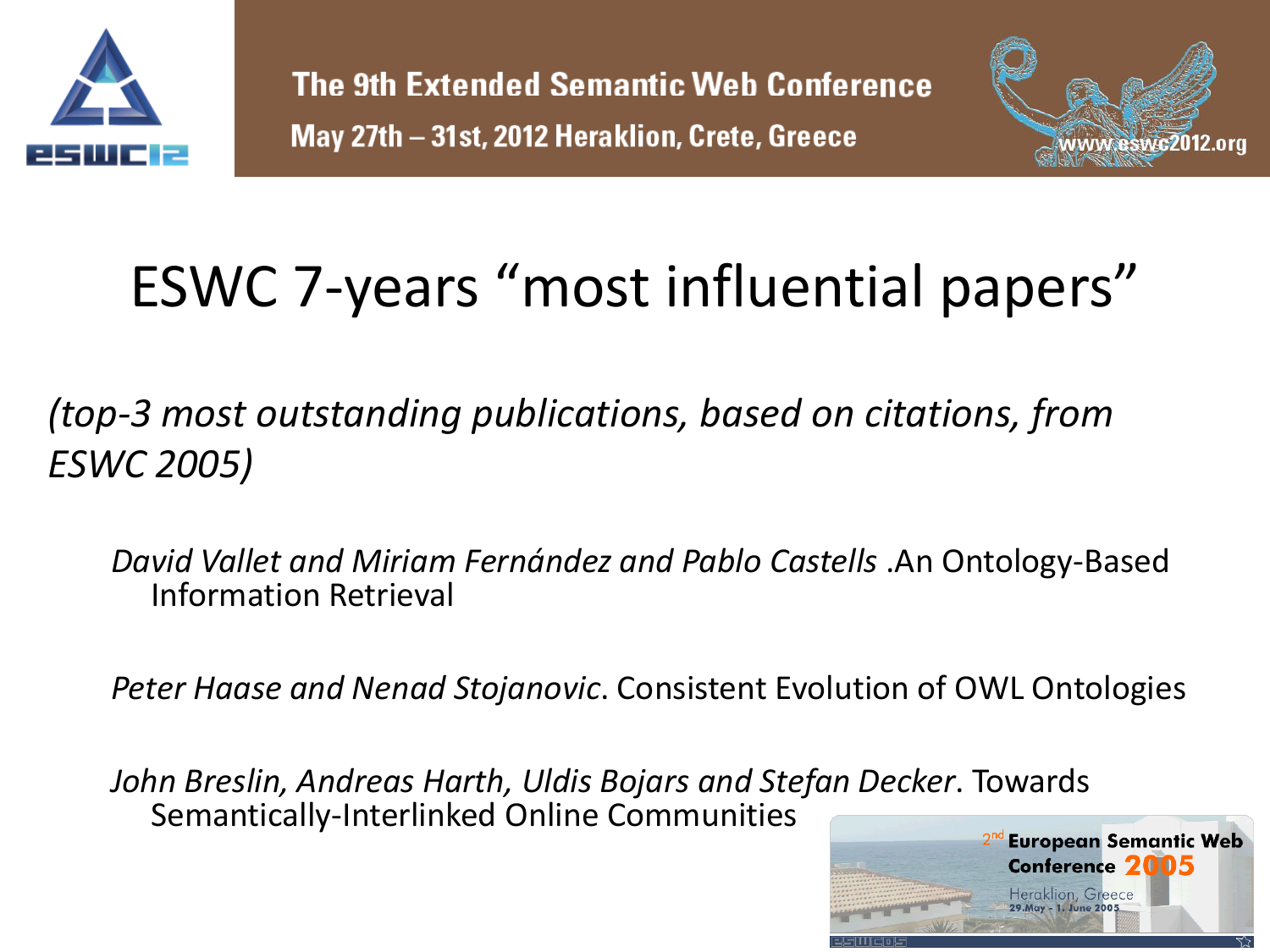



#### Other highlights of the program



#### *Keynote talks*

*Presentation and voting of ESWC2012 candidates Poster and demo session (including EU projects networking track) Panel on Big Data@Semantic Technologies*